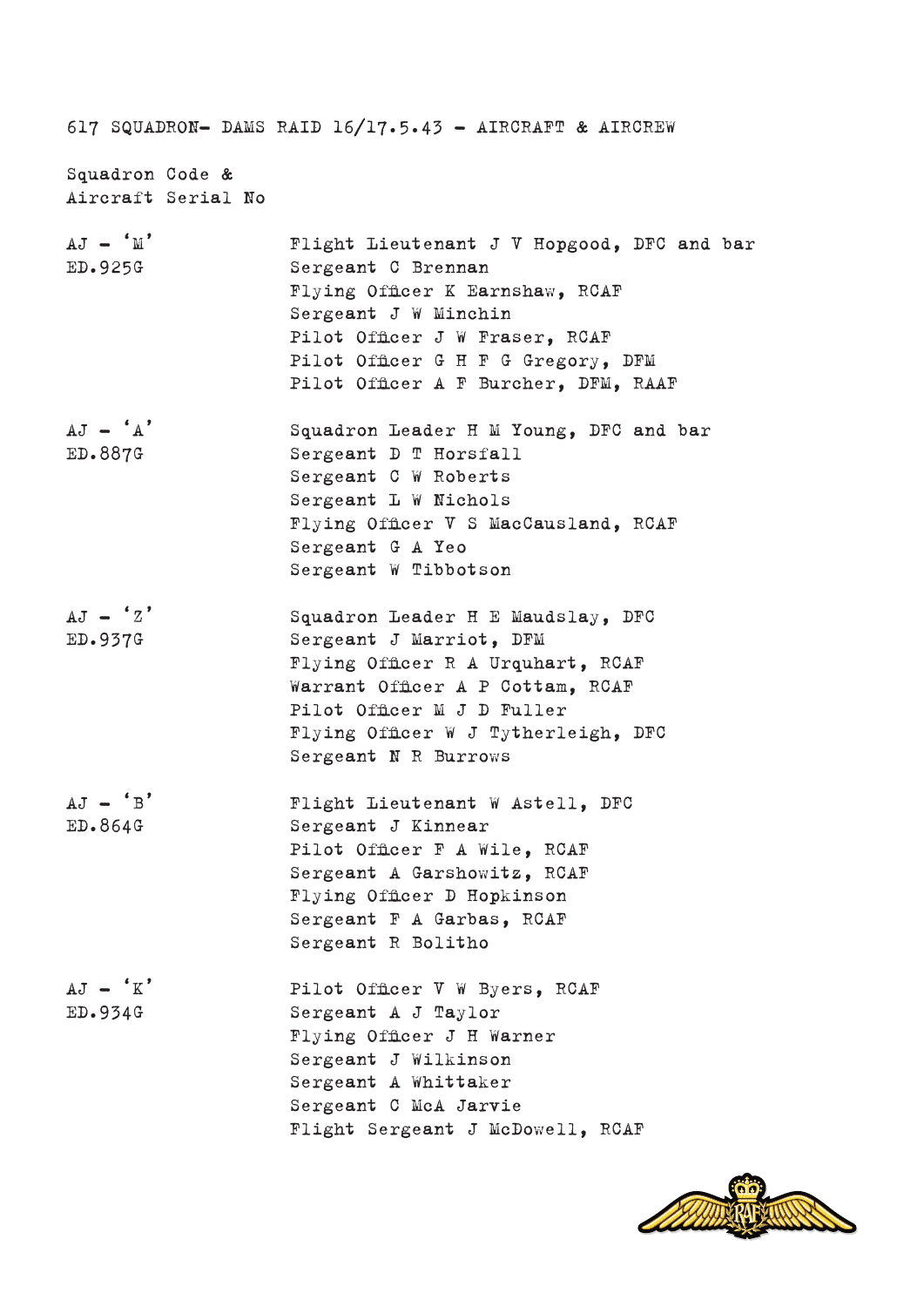| $AJ - 'E'$<br>ED.927G | Flight Lieutenant R N G Barlow, DFC, RAAF<br>Pilot Officer S L Whillis |
|-----------------------|------------------------------------------------------------------------|
|                       | Flying Officer P S Burgess                                             |
|                       | Flying Officer C R Williams, DFC, RAAF                                 |
|                       |                                                                        |
|                       | Pilot Officer A Gillespie, DFM                                         |
|                       | Flying Officer H S Glinz, RCAF                                         |
|                       | Sergeant J R G Liddell                                                 |
| $AJ - 'C'$            | Pilot Officer W H T Ottley, DFC                                        |
| <b>ED.910G</b>        | Sergeant R Marsden                                                     |
|                       | Flying Officer J K Barrett, DFC                                        |
|                       | Sergeant J Cuterman, DFM                                               |
|                       | Flight Sergeant T B Johnston                                           |
|                       | Sergeant R Tees                                                        |
|                       | Sergeant H J Strange                                                   |
| $AJ - 'S'$            | Pilot Officer L J Burpee, DFM, RCAF                                    |
| ED.865G               | Sergeant G Pegler                                                      |
|                       | Sergeant T Jaye                                                        |
|                       | Pilot Officer L G Weller                                               |
|                       | Sergeant J L Arthur, RCAF                                              |
|                       | Sergeant W C A Long                                                    |
|                       | Flight Sergeant J G Brady, RCAF                                        |
| $AJ - 'G'$            | Wing Commander G P Gibson, VC, DSO and bar, DFC                        |
| ED.932G               | and bar                                                                |
|                       | Sergeant J Pulford, DFM                                                |
|                       | Flying Officer H T Taerum, DFC, RCAF                                   |
|                       | Flight Lieutenant R E G Hutchison, DFC and bar                         |
|                       | Pilot Officer F M Spafford, DFC, DFM, RAAF                             |
|                       | Pilot Officer G A Deering, DFC, RCAF                                   |
|                       | Flight Lieutenant R D Trevor Roper, DFC, DFM                           |
| $AJ - 'J'$            | Flight Lieutenant D J H Maltby, DSO, DFC                               |
| ED.906G               | Sergeant W Hatton                                                      |
|                       | Sergeant V Nicholson                                                   |
|                       | Sergeant A J B Stone, DFC                                              |
|                       | Flying Officer J Fort, DFC                                             |
|                       | Sergeant V Hill                                                        |
|                       | Sergeant H T Simmons                                                   |
|                       |                                                                        |